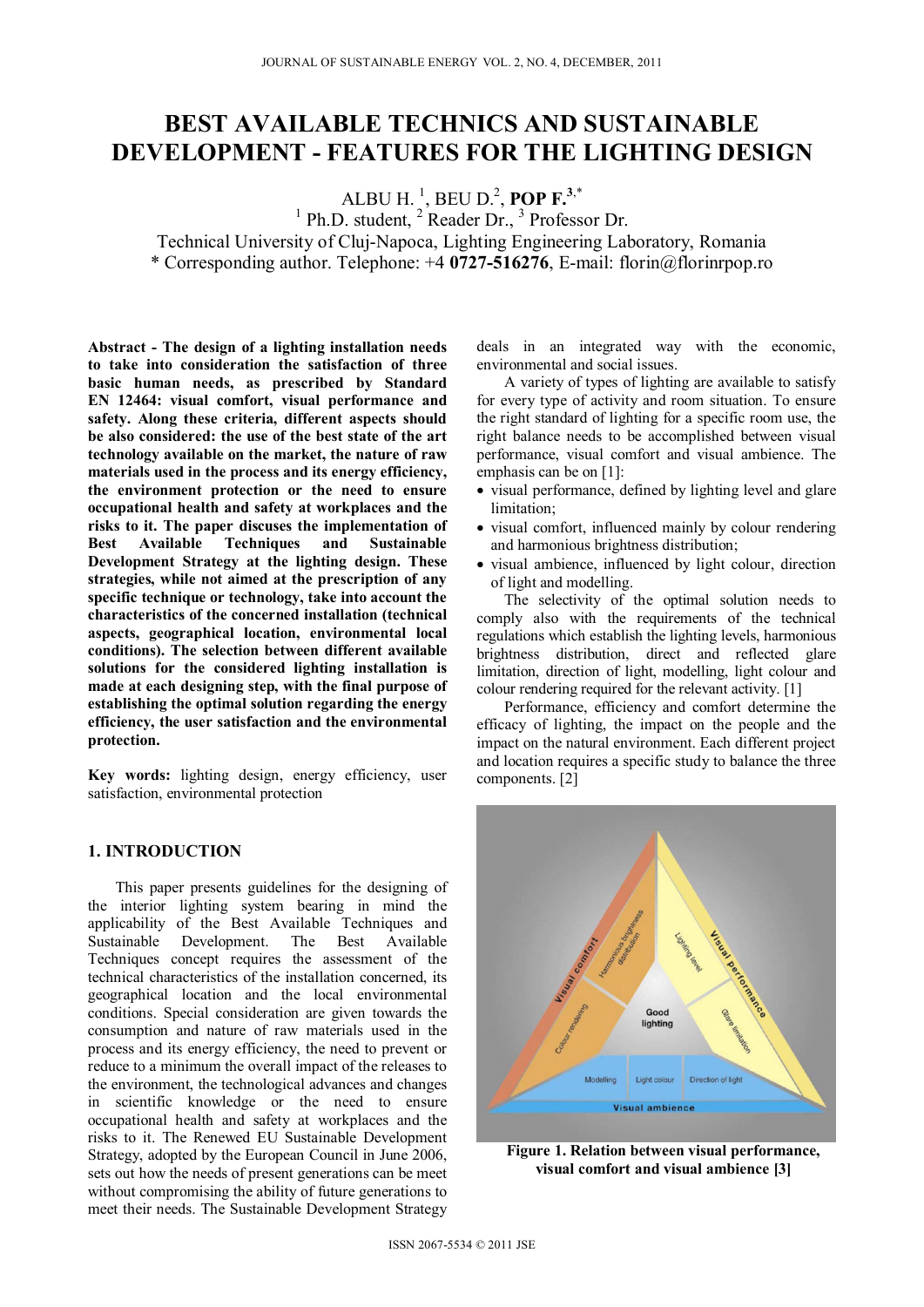## **2. LIGHTING INSTALLATION DESIGN**

#### **2.1. Application and space requirements**

The first step in designing the lighting installation for a specific space is the rigorous analysis of the respective space. Visual comfort and the visual ambience of the space depend on an adequate supply of daylight, the design and colour scheme of the interior and daylight-dependent control of the quantity (lighting level) and quality (light colour, uniformity) of the lighting.

The visual performance required for the visual task is determined by the visually relevant elements (size of objects, background contrast, luminance of objects) of the activity performed. Based on the visual performance, as well as on the designer experience, the lighting level is selected, which is defined by the illuminance level. The illuminance values recommended for various visual tasks are taken from standard SR EN 12464-1 [4]. The values stated represent the minimum physiological requirements for the visual satisfaction. The values take into account the illuminance decrease, with the increasing length of service, as lamps and luminaires age and become dirty and the reflectance of surfaces in the room declines. To compensate for this decrease, new lighting systems need to be designed for higher illuminance. The decrease is then taken into consideration in planning by the application of a service factor, which depends on the types of lamps and luminaires used, exposure to dust in the room, service method and service intervals.

The recommended illuminance values apply to the task area in which the visual task is performed. The task area can be a horizontal, a vertical or an inclined surface. Task areas typically found are desks, conference tables/areas, the vertical surfaces of cabinets and shelving systems. Outside these task areas, a lower lighting level is permitted because the surrounding space is not used for the performance of demanding visual tasks.

A study conducted in [5] shows that the change in the illumination level is affecting the visual appeal of a space in office buildings: 2000 lx was preferred to 500 lx for the impressions of comfort, spaciousness, brightness, and saturation evaluation.

Higher values of illuminances are frequently preferred by older people. Also, higher values are preferred during the darker months of the year, when they help maintain concentration and motivation. [6]

The lighting level must also permit visual communication and help promote a general sense of well-being, motivation and dynamism. These conditions are met by a balanced distribution of brightness in the visual field. Brightness distribution depends on the uniformity of illuminance, as well as the reflectance of such surfaces and the brightness (luminance) of windows.

It is also important to avoid direct and reflected glare. Direct glare occurs as a result of excessively high luminance contrast, while reflected glare results from the luminance of bright surfaces (windows, luminaires) being reflected on screens. Where these sources of disturbance are not adequately limited, fatigue, underperformance and personnel health problems result. Room-dividers or cabinet partitions can help make glare

suppression measures more effective. The European standard for interior workplace lighting SR EN 12464-1 assesses the glare by the unified glare rating method, based on a formula for glare. It takes account of all the luminaires in a system contributing to the sensation of glare. With computer workplaces, it is essential to ensure that the strain on the eyes from switching constantly between screen, work materials and surroundings is kept to a minimum and that the need for visual accommodation and adaptation is avoided. [6]

Large buildings provide a bigger potential for optimisation of energy consumption. Lighting that is consistently focussed onto individual task areas reduces mean illuminance levels and the average expenditure on energy. It can be also used for light design in the room. By illuminating walls, rooms can be designed to be much more open and attractive; dynamic lighting situations can enhance their visual quality. [7]

## **2.1. Predetermination of the lighting scheme and lighting installation**

The parameters that help define the visual ambience are direction of light and modelling. A good ratio of diffuse light to directional light produces agreeable shadowing. The direction of light is generally determined by the daylight entering the room from a particular direction through the windows. If luminaires are arranged parallel to a window wall, the furthest away row of luminaires can lighten any dark shadows that might occur during the day. As daylight fades, the closest to window row of luminaires can be partially or fully activated to replace the natural lighting.

Part of the expertise of the lighting designer is the ability to find the most suitable combination of lamp and luminaire to light a given environment. Selecting the proper lamp depends upon the lighting requirements of the space. The light colour of a lamp is described by the colour temperature. The way the colours of objects are perceived depends on the colour rendering properties of the lighting. Lamps are divided for convenience into colour rendering categories. Most lamps have a colour rendering index of over 80, reproducing the colours close to natural lighting.

Different types of luminaire are needed for lighting, their selection depending on the nature of the building, the visual activity performed, room dimensions, daylight incidence and interior decoration and furnishings. Together, as individual elements or as lighting groups, they form the building's lighting systems – developed in consultation with all the different specialists involved in office design. The proper luminaire needs to be selected from a range of surface-mounted, recessed, pendant, wall, desktop, table and standard luminaires, as well as spots in a wide variety of power ratings and designs. From this range of available luminaires, selection can be based on:

## **lighting characteristics**

Information on the lighting characteristics of a luminaire is provided by the intensity distribution curve and the light output ratio, which indicates the proportion of lamp luminous flux available in the room. The higher the light output ratio, the greater the efficiency and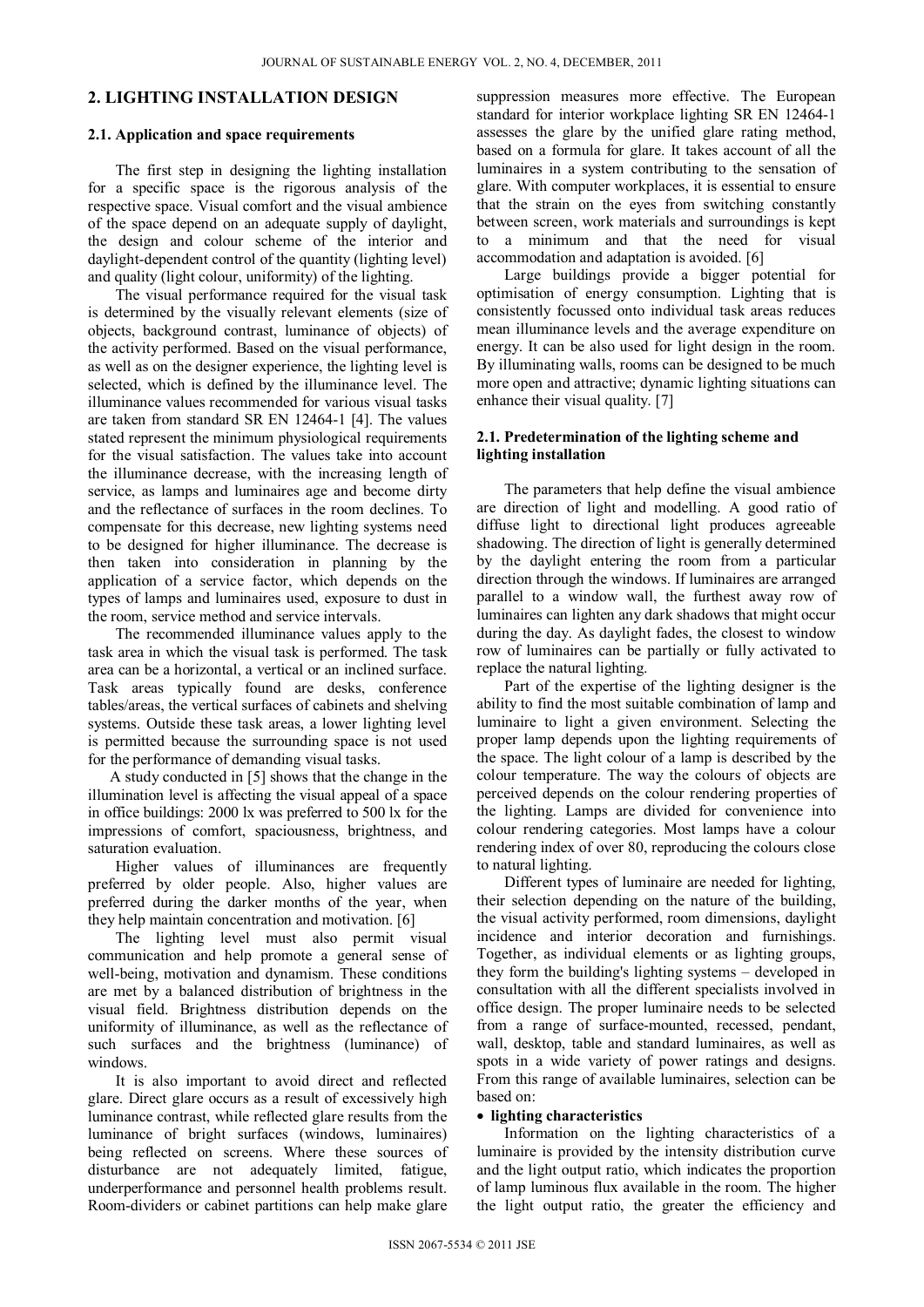economy with which the luminaire deliver the luminous flux of its lamps. The decision for/or against a luminaire for a particular application can also be influenced by the standard of glare limitation the luminaire achieves (effective shielding of lamps at critical angles), which significantly enhances the quality of lighting.

#### **electrical characteristics**

The electrical characteristics of a luminaire depend on the electrical components for safe, fault-free lamp operation. Lighting management systems can save as much as 60% of the energy costs of operating artificial lighting; electronic ballasts can achieve not only significantly higher luminous efficacy but also short lamp starting times for flicker-free lighting and lower maintenance costs due to longer intervals between relamping. Daylight and presence lighting control systems can achieve significant energy savings in many parts of office and administrative buildings.

A flexible lighting system, individual dimming controls, and multilevel switching are other available alternatives, depending on furniture layout and architecture. For locations with multiple tasks, designers can plan for the task requiring the highest level of illumination and provide dimming capabilities that allow the user to adjust the lighting level in various areas to suit different tasks. Multilevel lighting systems also may be appropriate. If flexibility is not possible, the designer may be forced to choose one criterion over another for the entire system.

The problem of using new light sources in office building is discussed in [8]. The study shows that if the light sources are undimmed, the LED luminaires and the fluorescent lamps have a close luminous efficacy. As the luminous flux is decreased, the luminous efficacy is maintained approximately at the same value for the LED luminaires dimmed using pulse-width-modulation techniques, while the luminous efficacy for the fluorescent lamps and the triac dimmed LED luminaire is decreasing. Regarding power quality measurements, the results showed that the use of a triac dimmer generates higher THDI values, with predominant odd harmonic components.

#### **design characteristics**

Design characteristics are also an important factor to consider when selecting the luminaires. The nature of the ceilings in a building may recommend or exclude the use of surface-mounted, recessed or pendant luminaires. Assembly and maintenance are another significant aspect. Well-designed assembly or practical installation accessories can simplify considerably the task of installing luminaires. The appearance of a luminaire (shape of housing, finishes and colours) greatly affects the visual impact of an interior and, along with reliability, economy and stability of value, is becoming an increasingly important criterion for luminaire selection.

#### **2.3. Selecting the proper lighting solution**

Major advances in component design have brought considerable improvements in all the lighting equipments. New electronic ballasts and control systems, reflector materials and lamps contribute to higher

luminous efficacy, precise optical control, better glare suppression and lower internal power losses. Greater cost-efficiency is achieved due to the higher light output ratios of modern types of lighting and marked improvements have been made in convenience and safety.

The general requirements that a "good" lamp should have are presented in [9]: a high efficacy, a high color rendering index, a long life, to produce a stable light level during its lifetime, to avoid flickering, to produce its nominal flux instantaneously when turned on, to be exchangeable with other types of lamps, to be compact and light, to avoid harmonic distortion feedback to the electric network, to avoid environmental harmful materials, to avoid electromagnetic interference with any other electronic equipment, to avoid excessive heat and UV rejection, to be recyclable and to be inexpensive.

The right light at the right place in the right quantity stimulates and increase the sense of well-being. In office and administrative buildings in particular, lighting management plays a central role, providing the regulation needed to produce light that activates, motivates and helps maintain contentment and concentration. It also ensures the optimal visual comfort and maximum visual performance that most activities require for effective work.

An important function is the possibility of adjusting the lighting levels in line with fluctuations in daylight; another is to avoid the uniform lighting levels that lead to visual fatigue. The objective of good lighting management is to achieve a dynamic combination of daylight and artificial lighting which harnesses the stimulating differences and interaction between the two. Pre-programmed or variable lighting scenes define mood and direct attention, picking out focal points and creating the right visual ambience. For spaces involving multimedia presentations in particular, effective and individual lighting management is an essential element of interior design. [6]

Another aspect is the economy. Lighting is an important cost factor in the construction and operation of a building. Electric lighting accounts for only  $1\div 2\%$  of the investment costs of equipping and furnishing a workplace. 80% of the total bill relates to personnel expenses, 16% to operating expenses and the rest to construction expenses. Lighting can account for as much as a third of operating costs. So it is all the more important that employees should work efficiently.

The selection between different available lighting solutions needs to consider also the life cycle cost analysis. This takes into account both initial costs (the lighting equipment, wiring and control devices, the labour for the installation of the system) and future costs (operation costs - maintenance and energy), over the lifetime of the whole lighting installation. [10]

Designing a lighting system for optimum functionality and aesthetic appeal calls for knowledge of the different types of modern lighting available and the impact they have. Numerous luminaire systems with different lighting characteristics are available for providing good lighting in office and administrative buildings: from the traditional recessed luminaire for direct lighting through direct/indirect surface-mounted, pendant or standard luminaires for variable light distribution to computerized lighting systems.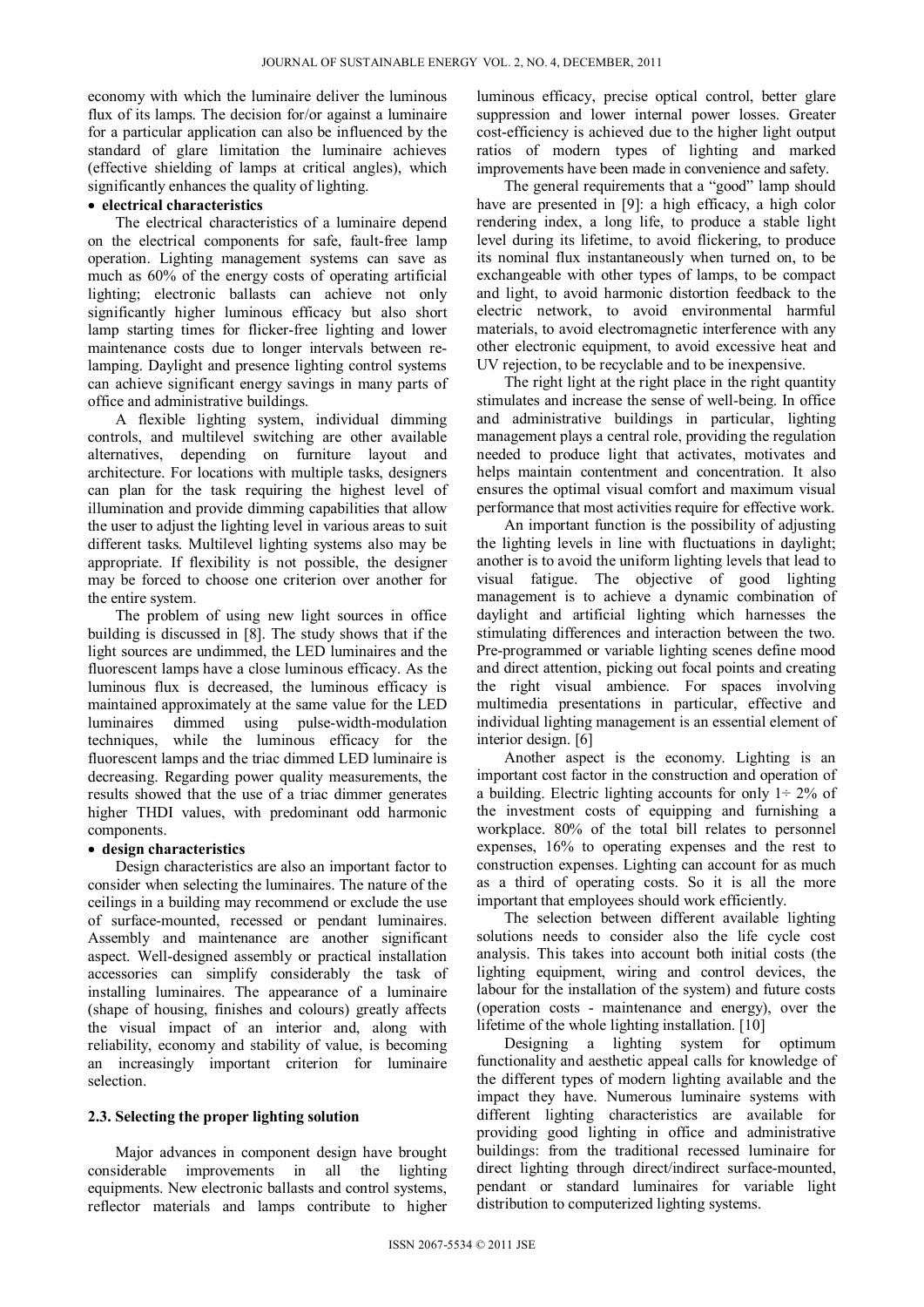## **2.4. Solution evaluation**

The fourth step in the design process of a building lighting installation is the examination, with professional programs, of the proposed solutions. The final optimal solution is selected between the previous proposed solutions (lamp – luminaire combinations, luminare proper positioning). Through simulation, different parameters are determined: the illuminance values at the work plane for the selected solutions, the uniformity of the illuminance, the total active power and the specific installed power.

#### **2.5. Economical analysis and forecasts**

The fifth and final step considers the economical analysis of the solution, and the lighting energy management solutions that can be employed. An efficient lighting system reduces annual operating costs and pays for itself within the space of a few years, even where acquisition costs are relatively high.

Lighting controls are critical for minimizing lighting energy use and maximizing space functionality and user satisfaction. Control techniques ranges from simple to extremely sophisticated [11]:

- Manual switches are the simplest form of useraccessible lighting control. Minimal compliance with most codes requires individual manual switching for each separate building.
- Occupancy sensors employ motion detectors to shut lights off in unoccupied spaces. The primary detection technology can be either passive infrared or ultrasonic. Some sensors employ both passive infrared and either ultrasonic or microphonic detection. Occupancy sensors are most effective in spaces that are intermittently occupied, or where the lights are likely to be left on when unoccupied.
- Time controls save energy by reducing lighting time of use through pre-programmed scheduling. Time control equipment ranges from simple devices designed to control a single electrical load to sophisticated systems that control several lighting zones. Time controls make sense in applications where the occupancy hours are predictable, and where occupancy sensor automatic control is either impractical or undesirable.
- Manual dimmers serve two important functions. First, dimming lights reduce lighting demand and energy usage. With incandescent and halogen sources, there is the additional benefit of extended lamp life. However, more importantly, dimmers allow people to tune the lights to optimum levels for visual performance and comfort.
- Photo-sensor control systems are used to control electric illumination levels in day lit spaces. A photosensor detects the daylight illumination level and sends a signal to a logic controller to switch off or dim the electric lights in response. In *open-loop* systems, the sensor is placed so that it "sees" a representative daylight level, such as looking up into a skylight or out a window. In a *closed-loop* system, the sensor is placed so that it "sees" both the daylight and electric illumination level combined.

Electric energy savings are highlighted for an office building in [12], where different rooms have different light control techniques employed. Thus, 40% energy consumption savings are achieved if occupancy and daylight dimming control are used and 22% if occupancy and manual dimming control are employed compared with a room without dimming and occupancy control. A different study compares the different light control methods used in private office rooms. The use of an occupancy sensor generates 20-26% of energy savings while using automatic daylight dimming controls savings of 21% are achieved, compared to manual switching.

## **3. ENVIRONMENTAL IMPACT OF ELECTRIC LIGHTING**

The environmental impact of lighting is caused by the energy consumption of lighting, the material used to produce lighting equipment, and the disposal of used equipment. Emissions during the production of electricity, the burning of fuel in vehicle lighting and in fuel-based lighting are responsible for most of the lighting-related greenhouse gas emissions. Thermal power generation system has the highest impact on the environment due to combustion fuel, gas emissions, solid waste production, water consumption, and thermal pollution. Electricity generated from renewable energy sources has the lowest effect on the environment.

Hazardous materials (lead, mercury) used in the lamps and ballasts can cause harmful impacts on the environment. Mercury in fluorescent lamps has essentially two different chemical compositions: vapor-phase elemental mercury and divalent mercury adsorbed on the phosphor powder, the metal lamp ends, or other components. At the end of lamp life, most of the mercury is in divalent form. Mercury from fluorescent lamps reaches the environment during the process of incineration, disposal, recycling, or accidental breakage of lamps. Total fluorescent lamp mercury emissions are declining over time as a result of five factors: declining average amounts of mercury used in the manufacturing of each new lamp; growing market preference for thinner lamps with greater energy efficiency and lower average mercury content; increasing recycling rates for linear fluorescent lamps; increasing stringency of mercury control at incinerators; and new state regulations that prohibit fluorescent lamps from being discarded in landfills or incinerators (also reducing breakage during disposal). The compact fluorescent lamps operate in a similar manner to linear tubes, though they contain comparatively less mercury per lamp than most linear fluorescents. Longer term, solid state alternatives such as LEDs offer significant promise for reducing reliance on mercury-containing lamps in the next decade, particularly in applications requiring directional lighting.

Among the measures that have potential for  $CO<sub>2</sub>$ reduction in buildings, energy efficient lighting comes first largest in developing countries, second largest in countries with their economies in transition, and third largest in the industrialized countries. [13]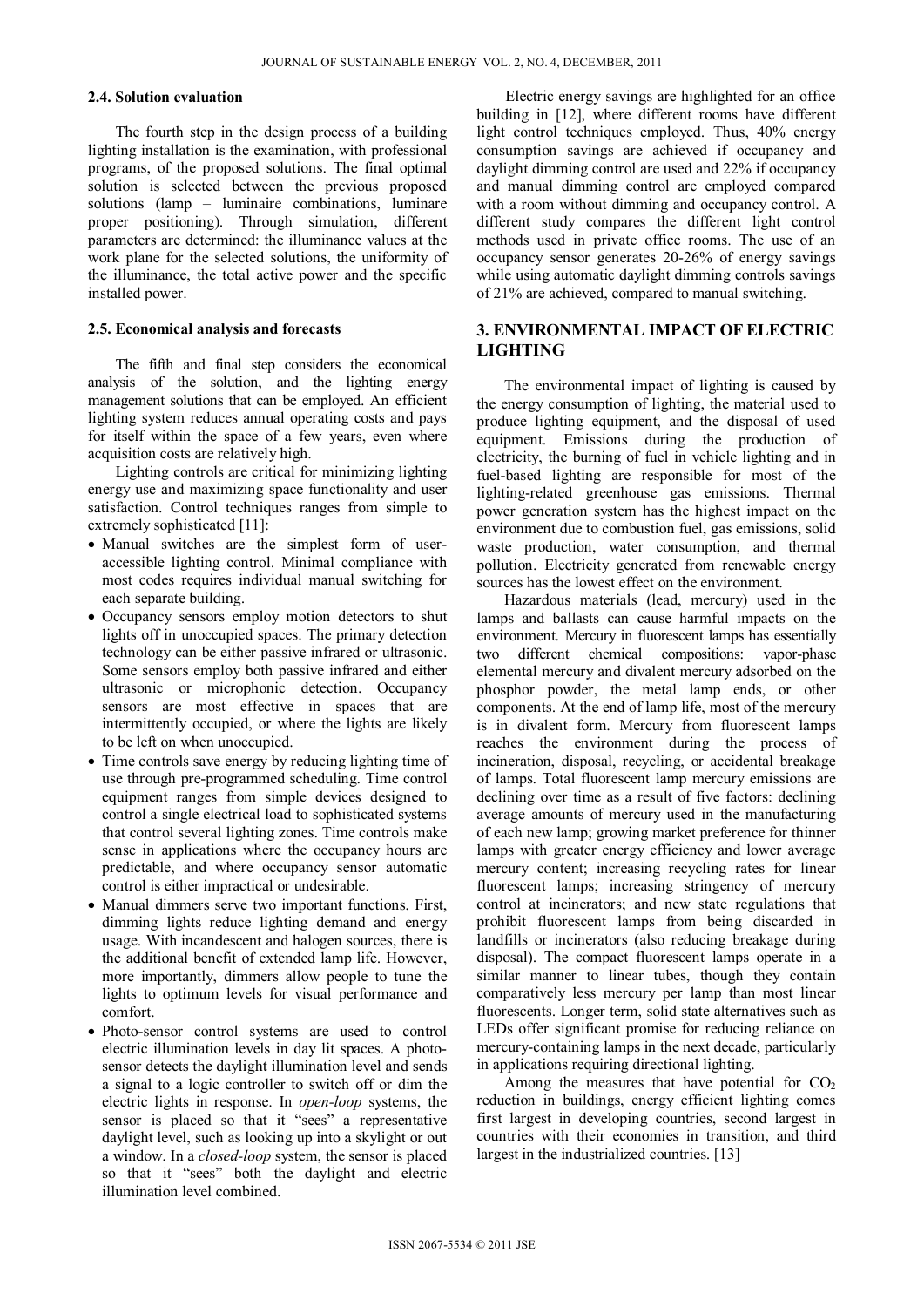# **4. STUDY CASE – OFFICE SPACE**

An office space of  $150 \text{ m}^2$  was selected as a casestudy. The office space corresponds to a group office, according to [5].

The first step in designing the lighting installation for the office space is the analysis of the space peculiarities and work applications. The office room characteristics are: length 15 m, width 10 m, height 3.5 m. The office room has four equal windows covering the wall from the North part, each of them having the dimensions of 3 m x 1.8 m (height 1.8 m). The surface reflection factors are set to 0.20/0.50/0.70, the task area was established at 0.85 m.

The group office is a popular office and work concept, with comfortable size, flexible design and effective communication structure. The illuminance level recommended at working plane was set, according to SR EN 12464-1, at 500 lx. The European standard sets *UGR*=19 as a maximum permissible glare value for offices.

The second step is the determination of the lighting system parameters and luminaire arrangement. The lamp temperature colour and colour rendering index are selected. The lamp characteristics are neutral white light colour (4000 K) with good colour rendering properties (*Ra*=80). Desks are positioned at right angles to the window wall. Daylight falls on desktops and workstations from the side, with window glare eliminated by blinds. The artificial lighting units are mounted parallel to the window wall to provide effective task area illumination.

The third step is the selection of lighting system equipments for the office buildings. The lamps need to have the light colour and the colour rendering properties previous set. Two scenarios are considered: T5 28 W fluorescent lamps and 48 W LED luminaire.

For the first scenario, T5 28 W three-band fluorescent lamps, with high luminous efficacy, good colour rendering properties and a long service life are used. The lamps are connected to electronic ballasts, achieving a higher luminous efficacy and longer service life. The electronic ballast permits the dimming function of the fluorescent lamps. For workplace groups, pendant luminaires for direct/indirect lighting give better results. Due to the brightness of the ceiling, the lighting appears more natural, reflections on work materials and screen are reduced, and the better modelling makes faces and objects look more appealing. For a more flexible workplace arrangement, direct/indirect standard luminaires can be used in combination with desktop luminaires. To give a group office an energizing, motivating atmosphere without compromising on clarity of structure, the lighting should emphasize the zone layout of the room. Down lights can be used to provide agreeable, non-directional lighting for service centres, where documents are faxed or copied. Where these facilities are located at the perimeter of the room, indirect wall luminaires are another option. In conference zones, direct/indirect luminaires should be used wherever possible.

The second scenario employs in the office building recessed modular luminaires with 48 W, 3200 lm LED light source and dimmable ballast. The colour rendering

index of 92 and colour temperature of 3000 K make this product suitable for the office application.

The fourth step involves the simulation of both solutions, using the DIALux programme. The purpose of this simulation is to determine the illuminance values at the work plane for the selected solution, the uniformity of the illuminance, total active power and specific installed power. Based on these results, a selection between the two solutions can be achieved.



**Figure 2. Simulated office room – first scenario** 



**Figure 3. Simulated office room – second scenario** 

**Table 1** DIALux simulation iluminance levels at work plane level

| Light     | ∟av | $E_{min}$ | $L$ <sub>max</sub> | $\rm E_{min}$ / |
|-----------|-----|-----------|--------------------|-----------------|
| sources   | lx  | lx        | lx                 | ∟max            |
| T5 2x28 W | 195 | 12        | 796.               | 226             |
| н.        |     |           |                    |                 |

#### **Table 2** DIALux simulation results

| Light<br>sources | Luminous      | Active | Specific installed |                         |
|------------------|---------------|--------|--------------------|-------------------------|
|                  | flux          | power  | power              |                         |
|                  | <sub>Im</sub> | W      | $W/m^2$            | $W/m^2/100 \mathrm{lx}$ |
| T5 2x28 W        | 124800        | 1488   | 992                | 2.00                    |
| <b>LED 48 W</b>  | 112000        | 1680   |                    | 2 13                    |

The fifth step considers the economical analysis of both solutions. A comparison needs to be made between the two solutions, with the purpose of finding the optimal one. Figure 4 shows the overall costs of both solutions over lifetime.



**Figure 4. Course of overall costs for both solutions over lifetime**